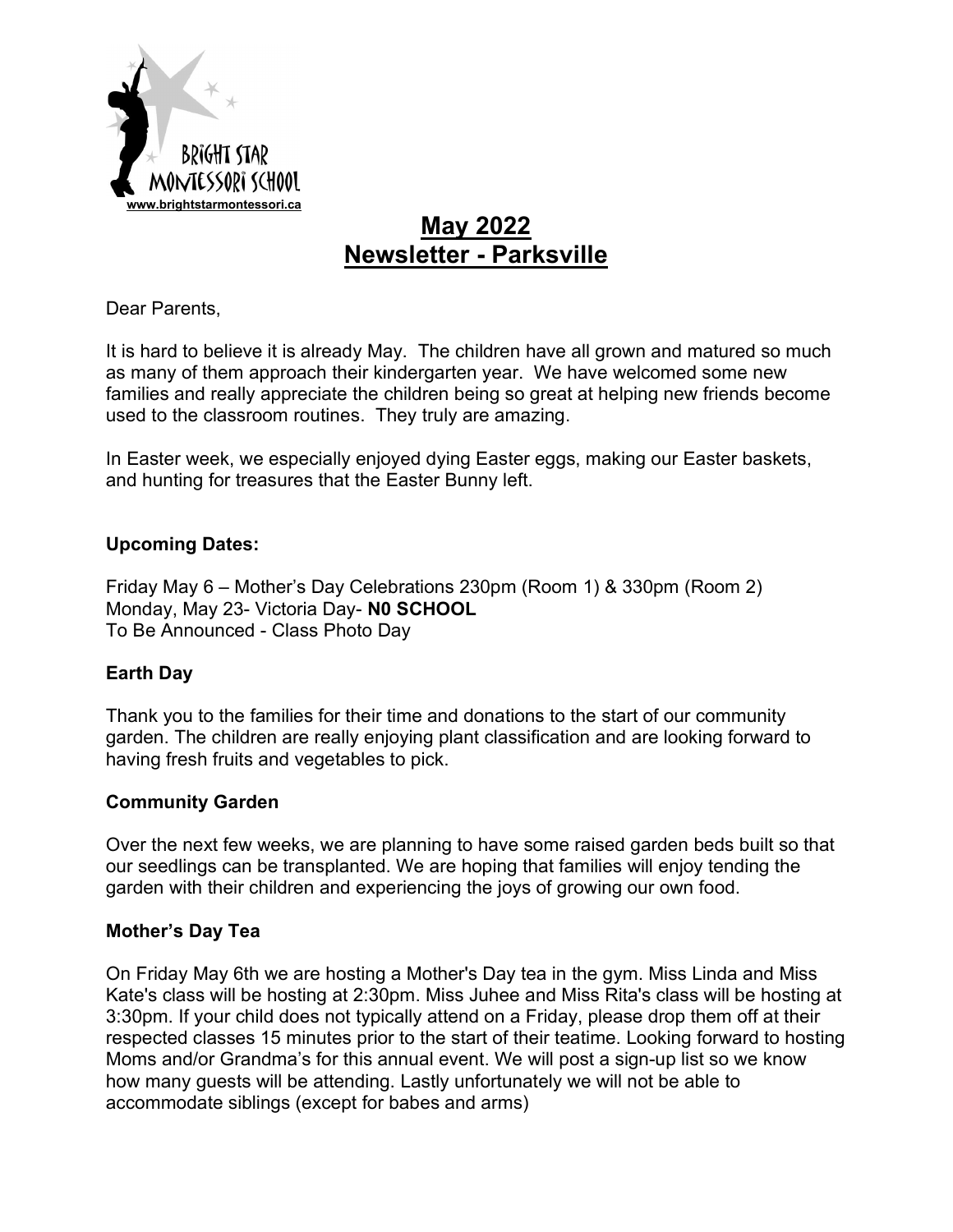#### **Warm weather sunscreen and hats**

Just a reminder that as the weather warms up we will be spending more time outdoors. Please ensure that your child brings a hat to school daily and that they have had sunscreen applied before they arrive. If your child is here for the extended day or full day program, we ask that they bring sunscreen that can be applied in the afternoon. It may also be helpful to dress your child in layers in case our afternoons are considerably warmer than our mornings.

#### **Labeling clothing and personal items**

Thank you to families for labeling personal items. We are doing our best to help the children keep track of their personal belongings but inevitably find items that are lost and unidentifiable.

#### **Class Photo Day**

Our class pictures are in the process of being scheduled. The date will be announced as soon as it is confirmed with the photographer. If your child does not normally attend on the day it is booked, it would be great if they could come with a parent for approximately 30 minutes so that we can include everyone.

In closing we would just like to say thanks again for all of the support of our families. Your children are highly valued, and we appreciate sharing this time with them.

Sincerely, Miss Linda, Miss Kate & Miss Katie Miss Juhee, Miss Rita, Miss Lindsay & Miss Rema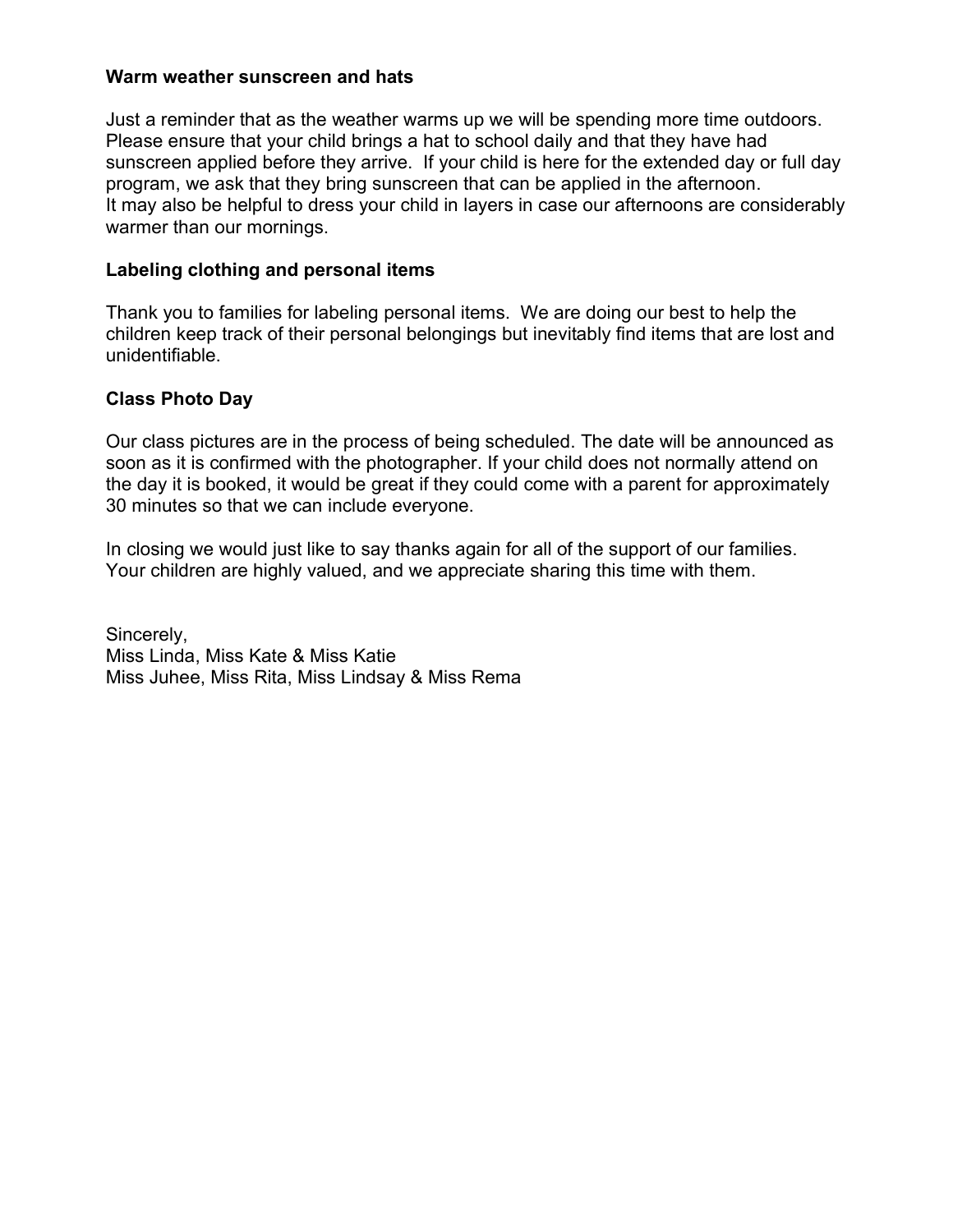

# **May 2022 Newsletter – Qualicum Beach**

Dear Parents,

It's hard to believe May is here, time really does fly when you're having fun, and we had lots of fun in April. Thank you to all the amazing support we have felt from parents with the ever-changing world we live in. We are incredibly lucky to live on this island.

## **April**

In April we focused lots on the outside world. We learnt about a variety of animals, wild, farm and pets. Our farm visit was amazing and not only did the children love the experience, but the teachers did too. Arbutus Meadows is a truly hidden gem and a huge thank you to the staff at Arbutus Meadows for hosting us. Please visit them on your own time and support this local farm and business.

With the children's curiosity blooming after the farm and we have begun to learn all about birds. From where they live to the size of their eggs. If your child has something bird related and would like to share it with the class, please feel free to allow them to bring it in for show and tell. Please do not send stuffys or toys. Books, feathers, anything from nature are all welcome.  $\circled{c}$ 

In April we celebrated Easter which already feels like a lifetime ago. The children created many easter themed crafts, easter games, and even a small easter hunt in the classroom.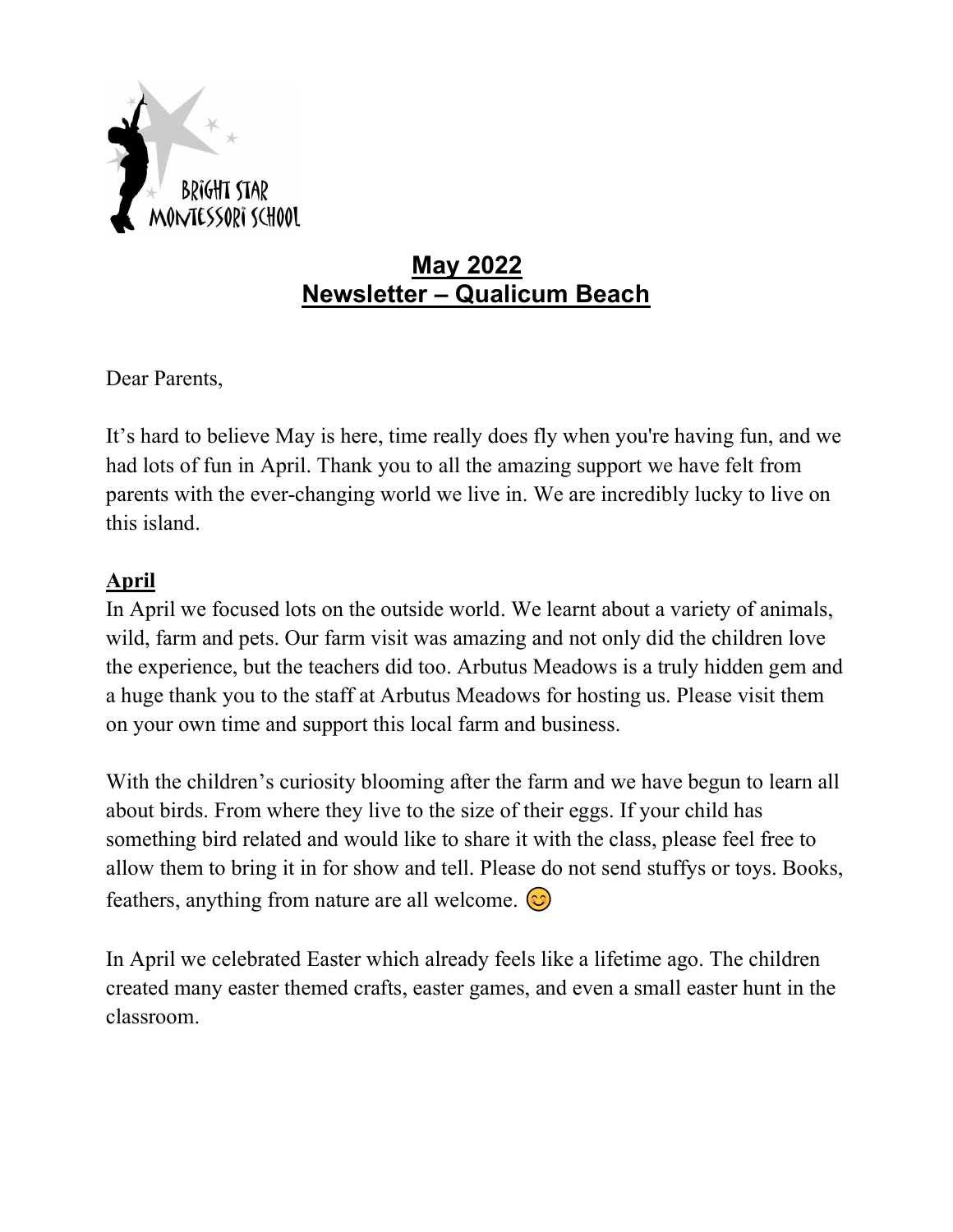## **May**

As April was so busy, we will continue our lessons about Europe. If your child has something to share from Europe, please feel free to allow the child to bring the item to school. Please ensure these items are not toys.

Mother's Day is on May  $8<sup>th</sup>$ , we will be having a Mother's Day celebration on Thursday May 5<sup>th</sup>. Unfortunately, we will NOT be having an in-person event but don't worry the children will be bringing home lots of special things for you.

We will be having our school photos on MAY  $18^{TH}$ , please ensure your child is at school BEFORE 9AM on photo day as photos will begin at 9am. If you child is graduating, they will have the opportunity to take photos in their cap and gown.

Observations will be held May  $16<sup>th</sup>$ -19<sup>th</sup>. Parent teacher interviews will be held on May  $20<sup>th</sup>$ . Sign-up sheets for both will be placed outside of the classroom for you to sign up. Please choose 1 time slot per child. THERE WILL BE NO CLASS THAT DAY.

### **Upcoming dates**

Thursday MAY  $5<sup>th</sup>$  – Mother's Day Celebration Monday MAY  $16<sup>th</sup> - 19<sup>th</sup> - OBSERVATIONS$ Wednesday MAY  $18<sup>th</sup>$  – School Photo Day (CHILDREN MUST BE AT SCHOOL BY 9AM AT THE LATEST) Friday MAY 20<sup>th</sup> – Parent Teacher Interviews (SCHOOL IS CLOSED) Monday MAY 23rd – Victoria Day (SCHOOL IS CLOSED)

## **Teachers**

Miss Michele left us at the end of April, and we wish her the best of luck in the future. Miss Maria is still with us supporting us for lunch break coverage and Mumma Linda will still be with us on Thursdays and Fridays. For now, Miss Lindsay from Parksville will be coming to QB to support us until further notice.

## **Reminders**

Please guarantee your child is picked up by their program end time. We are unfortunately being asked to police late fees which can make things very uncomfortable. Our late fees are \$1 per minute. If you are aware, you will be late for pick up minimum 1 day prior, please contact Lindsay and she can talk with you about options. These are school policy rules not personal rules. Thank you for your understanding.